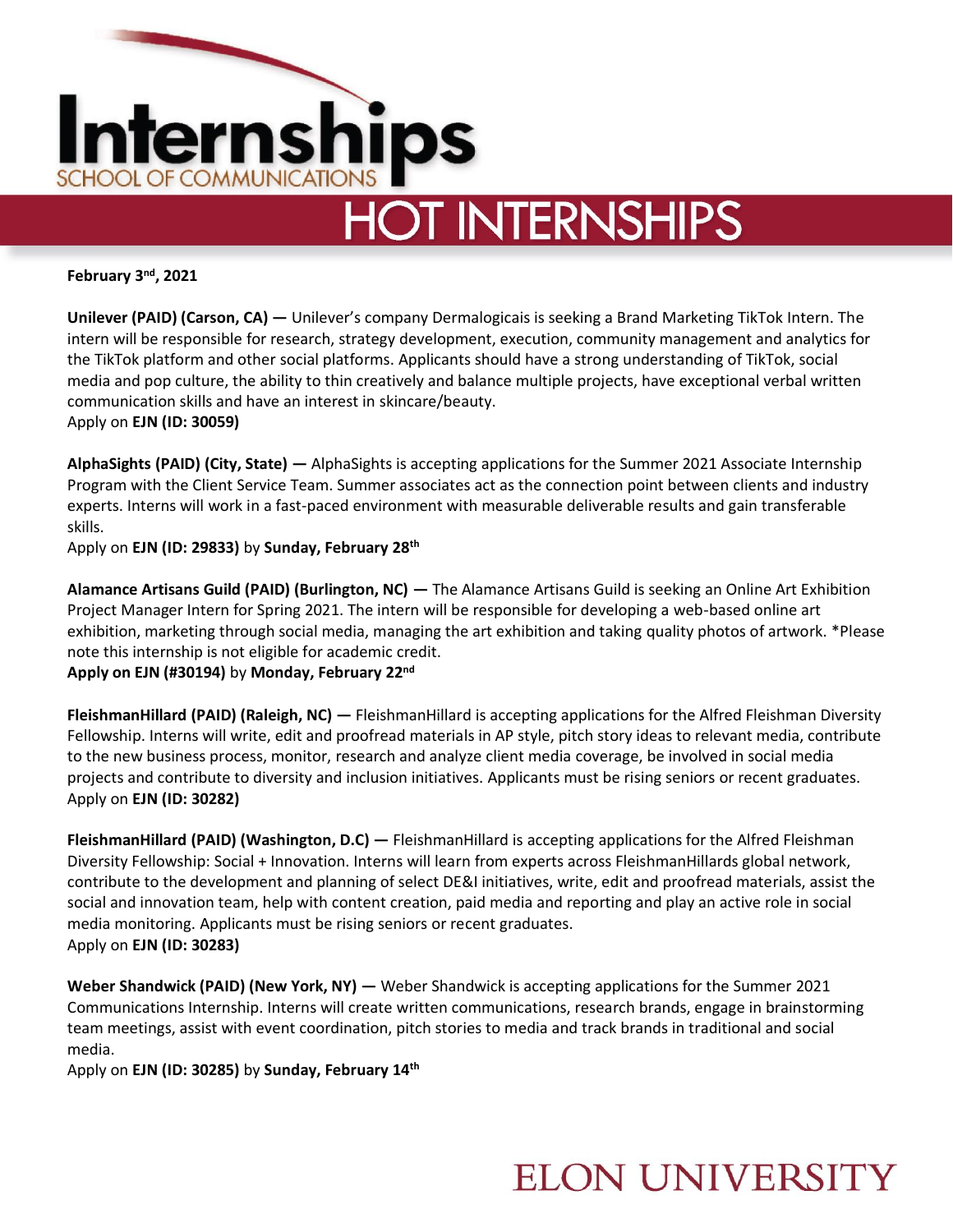

# **HOT INTERNSHIPS**

**Weber Shandwick (PAID) (New York, NY) —** Weber Shandwick is accepting applications for the Summer 2021 Creative Internship. Interns will work within a creative team and collaborate actively with account managers to produce campaigns, write copy, assist in event coordination and logistics, track brands in traditional and social media and bring fresh thinking to group brainstorming sessions. Ideal applicants have working knowledge of Adobe Creative Suite.

Apply on **EJN (ID: 30286)** by **Sunday, February 14th**

**Weber Shandwick (PAID) (New York, NY) — Weber Shandwick is accepting applications for the Summer 2021** Healthcare Communications Internship. Interns will craft written communications including media materials and social content, analyze brands, pitch stories to media develop media lists and track placements and track brands in traditional and social media.

Apply on **EJN (ID: 30287)** by **Sunday, February 14th**

**Edelman (PAID) (Remote) —** Edelman is accepting applications for the Summer Internship Program. Interns will be responsible for drafting press releases, media lists, fact sheets and editorial content, monitoring client and competitor media coverage, updating media lists, conducting social media monitoring and reporting and staying upto-date on industry news and trends. Applicants must submit resume and writing sample in response to a prompt. Apply on **EJN (ID: 30281)** by **Friday, February 19th**

**W2O (PAID) (Remote) —** W2O Group is accepting applications for the Summer Internship Program. This 10-week program allows students to intern across various departments including creative, digital, strategy, analytics, media, advocacy relations and more. Interns will gain hands-on experience, network with senior leaders, build their resumes and professional networks and train and learn with the intern cohort. Apply on **EJN (ID: 28808)** by **Friday, February 19th, 2021**

**Arthur W. Page Society (PAID) (New York, NY) —** The Arthur W. Page Society is accepting applications for the DEI Internship for spring 2021. The intern will support communications and marketing initiatives for the DEI and DAA PR teams, coordinate and execute day-to-day social tasks including content creation and copywriting, manage the website and monitor emails, support and implement a social media strategy and provide administrative support to team members.

Apply on **EJN (ID: 28624)** by **Friday, February 5th, 2021**

**Amazon (PAID) (Remote/Various) —** Amazon is seeking a PR Assistant Intern for Summer 2021. The program is 10- 12 weeks and open for sophomore and junior students who are interested in writing, communications and social media. Interns will learn from Amazon leaders about the ins-and-outs of public relations, attend events and present a summer-long project to leaders.

Apply on **EJN (ID: 29330)** by **February 26th**

**SiriusXM (PAID) (Remote) —** SiriusXM is accepting applications for the Summer 2021 Sports Programming Internship. Interns will learn and assist with daily operations for a sports radio show, edit on-air segments for social media, create promos, run the sound board for a live show, perform show preparation and interact with listeners through social media and on-air phone screening.

Apply on **EJN (ID: 29337)** by **Friday of February 5th**

**SiriusXM (PAID) (Remote) —** SiriusXM is accepting applications for the Summer 2021 Video Production Internship. Interns will learn and assist with daily operations for radio show video production, work with production

### **ELON UNIVERSITY**